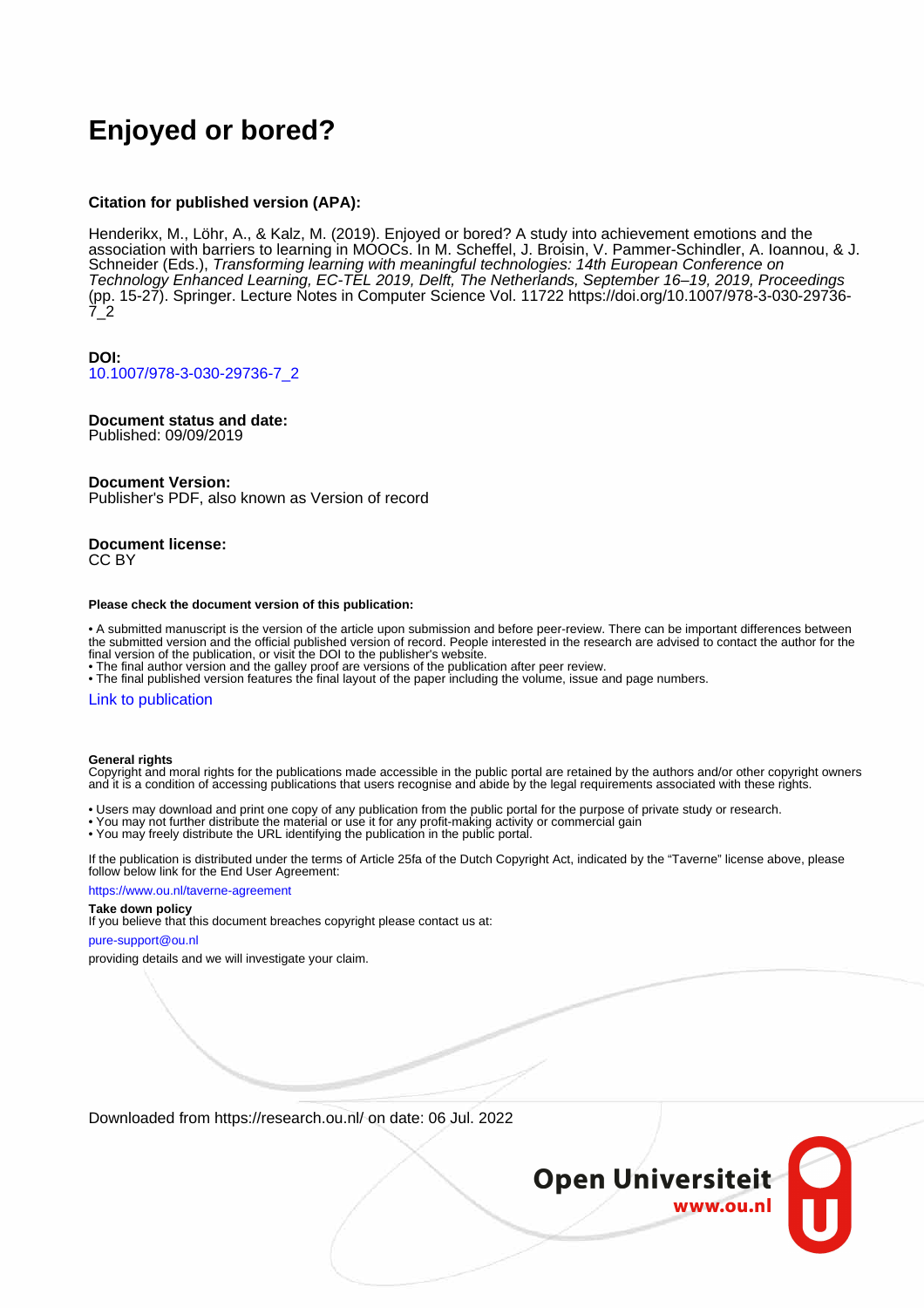

## Enjoyed or Bored? A Study into Achievement Emotions and the Association with Barriers to Learning in MOOCs

Maartje Henderikx $^{1(\boxtimes)}$ , Ansje Lohr<sup>1</sup>, and Marco Kalz<sup>2</sup>

<sup>1</sup> Welten Institute, Open University of the Netherlands, Heerlen, The Netherlands {maartje.henderikx,ansje.lohr}@ou.nl <sup>2</sup> Heidelberg University of Education, Heidelberg, Germany kalz@ph-heidelberg.de

Abstract. MOOCs are accessible online personal development opportunities in which learners can expand their knowledge on many topics. Yet, the experience of barriers to learning often hinders learners from achieving their personal learning goals. Therefore, it is important to have insight into determinants that may influence the experience of (certain) barriers. This study investigated whether the emotional determinants enjoyment and boredom, which are known to impact learner achievement and motivation, affect the experience of (specific) barriers while learning in MOOCs. The results show that boredom did affect the experience of barriers related to technical and online related skills, social context and time, support and motivation, yet it did not affect the experience of barriers related to the design of the MOOC. Enjoyment was not correlated to any of the barriers. Furthermore, the same analysis comparing men to women again revealed that boredom did not significantly affect the experience of barriers related to the design of the MOOC, yet did significantly affect the experience of the other barriers. No, significant differences were found between males and females These findings may serve as input for supporting learners in achieving their individual learning goals.

**Keywords:** MOOCs  $\cdot$  Barriers  $\cdot$  Achievement emotions  $\cdot$  Online learning  $\cdot$  Open education

## 1 Introduction

MOOCs offer learners easy accessible personal development opportunities online, in which they can expand their knowledge on many topics at their own time and pace [1]. These learners each have their individual goals they intent to achieve, which can range from finishing a certain number of modules, following the whole course without doing assignments to completing the course and getting a certificate [2]. However, Henderikx, Kreijns and Kalz [3] found that learners do not always succeed in reaching their individual goals because they encounter barriers to learning. These barriers can be either directly related to the MOOC (e.g. lack of instructor presence, bad course content, lack of instant feedback) or not directly related to the MOOC (e.g. lack of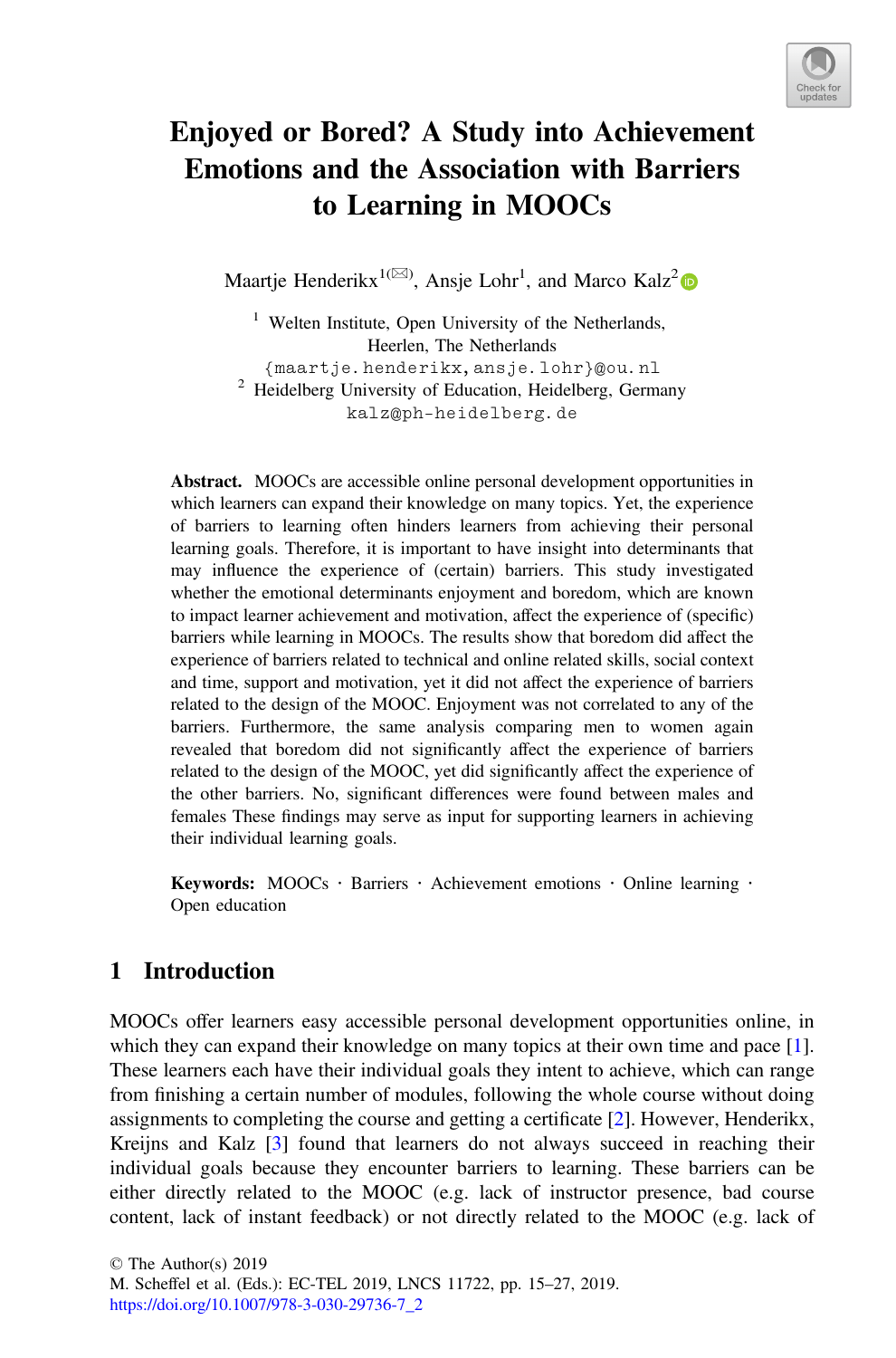motivation, family issues, technical problems with the pc or internet) and hinder or prevent learners from pursuing their individual learning goals [3, 4]. As barriers seem to have a substantial impact on academic achievement [5, 6], knowledge about factors that affect the encounter of these barriers would be valuable. A recent study by Henderikx, Kreijns and Kalz [7] examined possible factors affecting the encounter of barriers to learning in MOOCs. They found that age (specifically the group between 20–50 years), gender, educational level and previous online learning experience increased the encounter of (certain) barriers in MOOCs.

These factors like age, gender, educational level and previous online learning experience, which have been often studied in various learning contexts (traditional face-2-face contexts, online contexts) specifically in relation to academic achievement, could be classified as "hard" factors as they are visible or quantifiable. "Soft" factors however, which are less tangible and harder to quantify, like achievement emotions also play a part in the encounter of barriers to learning in MOOCs.

Achievement emotions, which can be defined as "emotions tied directly to achievement activities or achievement outcomes" [8], have been identified as very important as they can affect learner engagement, motivation and subsequently academic achievement [9–11]. Especially the emotions 'enjoyment' and 'boredom', which are related to the activity of learning, can be activating (enjoyment) or deactivating (boredom) emotions with regard to learning motivation [11]. Most studies, regarding achievement emotions, were set in traditional face to face settings, but an increasing number of studies investigated the influence of learner emotions in online learning environments [12–14]. However, research using Pekrun et al.'s [10] enjoyment and boredom scales in MOOC settings is sparse. With this paper, we provide two contributions to the field of learning in open online environments: (1) We examine the enjoyment and boredom scales in a MOOC context and (2) we investigate whether there is an association between enjoyment or boredom and the extent to which learners experience barriers in MOOCs.

## 2 Theoretical Background and Related Work

## 2.1 Barriers to Learning in MOOCs

Learning and succeeding in open non-formal learning environments like MOOCs can be challenging [15]. A reason why learners do not always reach their personal learning goals is that they encounter barriers to learning, which prevent or hinder them in their learning progress. These barriers can be either MOOC-related or non-MOOC related [3, 4]. Typical MOOC-related barriers often mentioned by learners are lack of interaction [5, 16, 17], lack of instructor presence [17] and course content [5, 18]. Non-MOOC related barriers experienced by learners are insufficient academic knowledge [6, 19, 20], lack of time [5, 6, 19, 21]. A principal component analysis study by Henderikx et al. [4], distinguished four different barrier components and interestingly found that most barriers could be classified as non-MOOC related (see Table 1).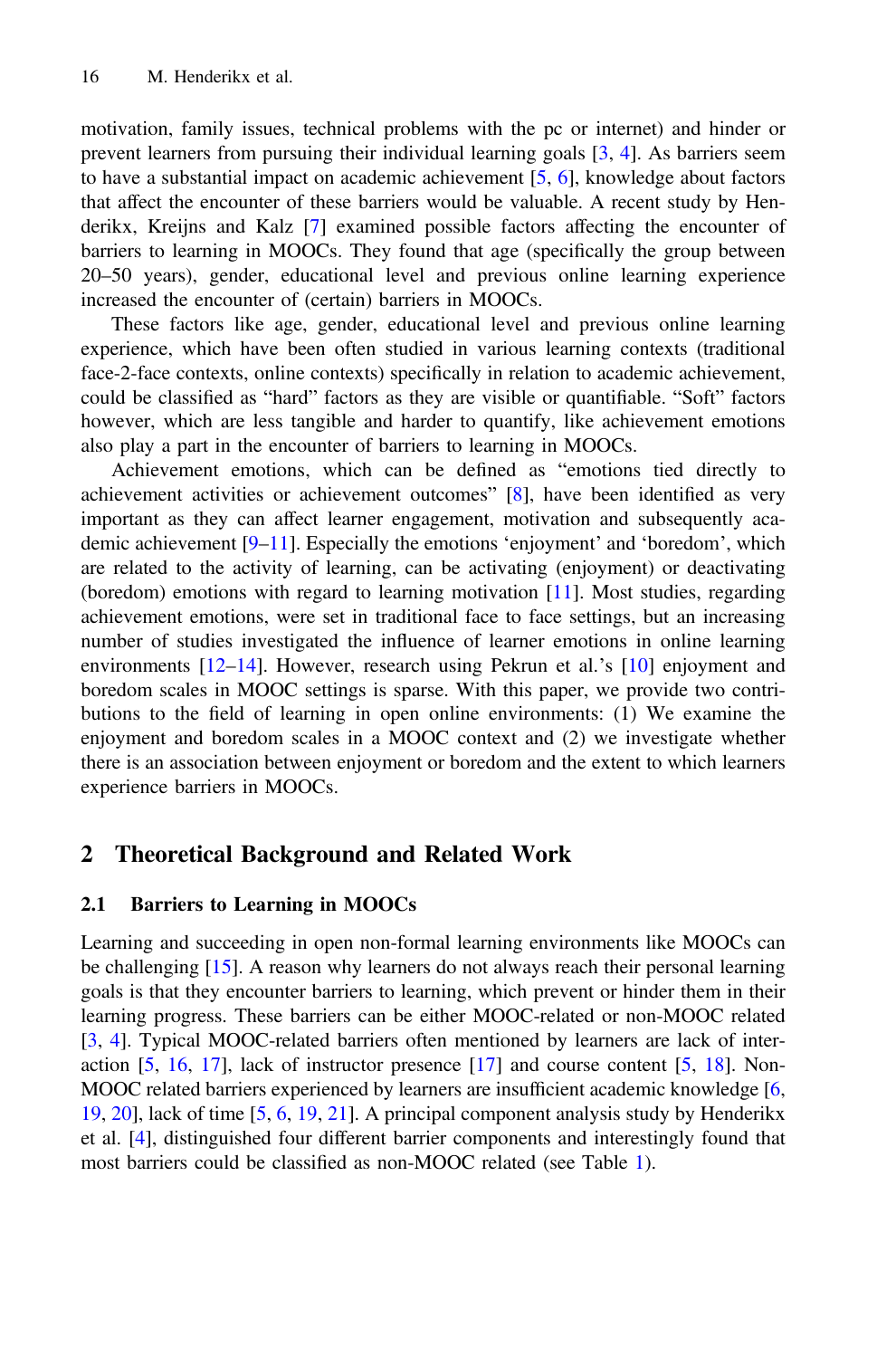| Component                                | Type                                   | Barrier examples                                             | Coping level                                            |
|------------------------------------------|----------------------------------------|--------------------------------------------------------------|---------------------------------------------------------|
| 1-Technical and<br>online related skills | Non-MOOC<br>related                    | • Lack of software<br>skills<br>• Lack of typing skills      | Can be dealt with<br>on a personal level                |
| 2-Social context                         | Partly MOOC<br>and non-MOOC<br>related | • Feeling of isolation<br>• Lack of student<br>collaboration | Can be dealt with<br>on both personal and<br>MOOC-level |
| 3-Course design                          | MOOC-related                           | • Low quality materials<br>• Lack of timely<br>feedback      | Can be dealt with on<br>MOOC-level                      |
| 4-Time, support and<br>motivation        | Non-MOOC<br>related                    | • Family issues<br>• Lack of time<br>• Lack of motivation    | Can be dealt with<br>on personal level                  |

Table 1. Classification of barrier components [4]

Furthermore, the participants in this study indicated that own responsibility for learning, lack of time, bad course content, lack of motivation, low quality of instruction and/or materials and family issues were most often considered as barriers.

#### 2.2 Achievement Emotions

Achievement emotions or academic emotions are essential to understand as they can affect a learner's effort, motivation to persist and strategies for learning [11]. According to Pekrun and Linnenbrink-Garcia [11] achievement emotions can be either related to the activity of learning i.e. activity-related emotions such as enjoyment or boredom or related to the outcome i.e. outcome-related emotions such as hope and pride. These emotions can occur in class-related, learning-related and test-related environments and can be divided into positive and negative, activating and deactivating emotions with respect to their impact on student performance and motivation (see Table 2; [22]).

For example, enjoyment is regarded as an activity-related positive activating emotion as it is found to enhance effort and motivation [23]. Boredom, on the other hand, is considered an activity-related negative deactivating emotion while it undermines effort and motivation [23]. For the purpose of this study we solely focus on enjoyment and boredom as emotions during learning. As mentioned in the introduction, the majority of the studies about achievement emotions are set in traditional face to face (offline) contexts.

|                     | Positive<br>activating | Positive<br>deactivating | Negative<br>activating | Negative<br>deactivating |
|---------------------|------------------------|--------------------------|------------------------|--------------------------|
| Activity<br>related | Enjoyment              | Relaxation               | Anger                  | <b>Boredom</b>           |
| Outcome             | Hope                   | Relief                   | Anxiety                | Hopelessness             |
| related             | Pride                  | Contentment              | <b>Shame</b>           | Despair                  |

Table 2. Overview achievement emotions adapted from Pekrun [23]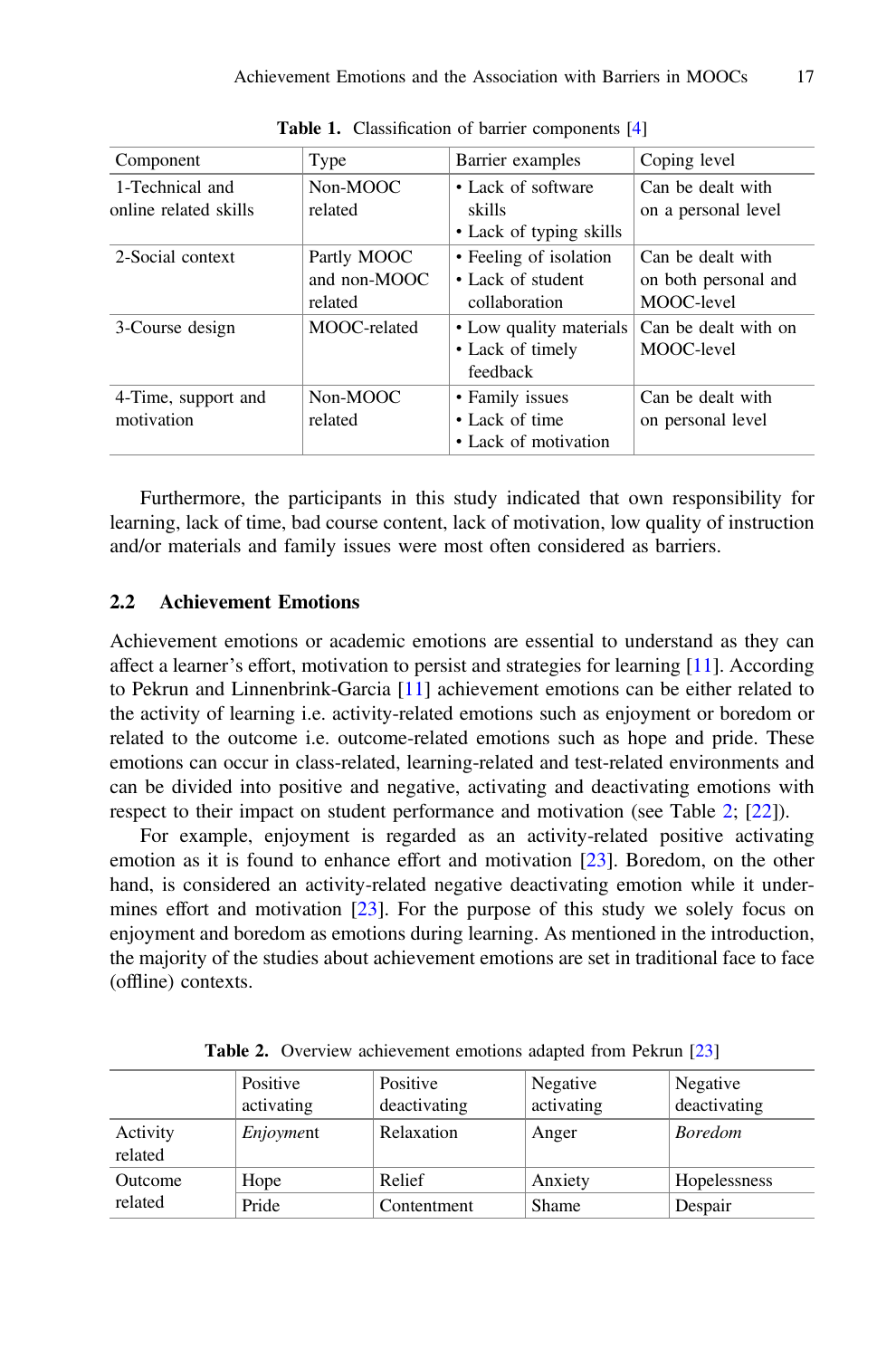One of the major differences between offline and online learning environments is the lack of interaction between the learner and the instructor when it comes to identifying and responding to the emotional state of the learner [24]. Emotions are a reaction to the environment and thus in the case of limited interaction with an instructor, these emotions are mainly fuelled by the online learning environment [24]. Dillon et al. [13] explored self-reported emotions learners experience while learning in MOOCs. During the runtime of a MOOC, learners were asked, at seven different occasions, to indicate their feelings about the content (i.e. video's, assessments) by picking 2 emotions. These emotions were in part selected from Pekrun et al. [10]. The results of their study indicated that emotions are content sensitive, meaning that different content evoked different emotions. Furthermore, positive emotions, more specifically enjoyment, were the most often experienced emotions with regard to the various contents and negative emotions affected dropout and thus learner achievement. A study by Tze, Daniels, Buhr and Le [35] has analysed the connection between achievement in MOOCs and emotions. Results show that learners with low levels of boredom and low levels of guilt are more likely to deal with the course material and the instructional logic of the course design.

A recent study by Beirne, Mac Lochlainn and Mhichíl [25], examined self-reported learner emotions in a MOOC. During the 3-week runtime of the MOOC, learners were prompted 6 times per week at various points in the MOOC to indicate their emotions they experienced at that moment in time. Similar to Dillon et al. [13], they found that positive emotions were predominant during the course and that certain content evoked negative emotions which may affect achievement. In addition, a meta-analysis on achievement emotions in technology based learning environments implies that levels of emotions differ across learning environments but that the effect of emotions generally supported the hypotheses that positive emotions like enjoyment are positively related to achievement and that negative emotions like boredom are negatively related to achievement [26]. Furthermore, their meta-analysis also indicated that there is no exclusive effect between gender and positive or negative emotions. These findings indicate that the interaction with the content in MOOCs as opposed to the interaction with an instructor in offline learning environments, recalls positive as well as negative emotions and affects learner achievement regardless of gender.

Nevertheless, our aim was to explore a possible relationship between emotions (enjoyment and boredom) and barriers experienced by learners in MOOCs, as opposed to individual achievement. As online learning in a MOOC is very different from offline classroom learning, regarding time, pace, location and intellectual support [27] boredom might affect the experience of barriers, as this activity-related deactivating emotion was found to activate avoidance motivation [28] and "…triggers impulses to escape the situation" [23, p. 533]. In other words, learners who experience higher levels of boredom may feel the impulse to escape the situation and may therefore be more susceptible to experiencing barriers to learning. Therefore, we expected that boredom is positively associated with the experience of barriers. Learners who experience more boredom also experience barriers to learning in MOOCs as more severe. For enjoyment we expect to find the opposite direction, learners who experience higher levels of enjoyment will experience barriers while learning in MOOCs as less severe. In addition, while enjoyment and boredom are known to affect learner motivation [10, 11], we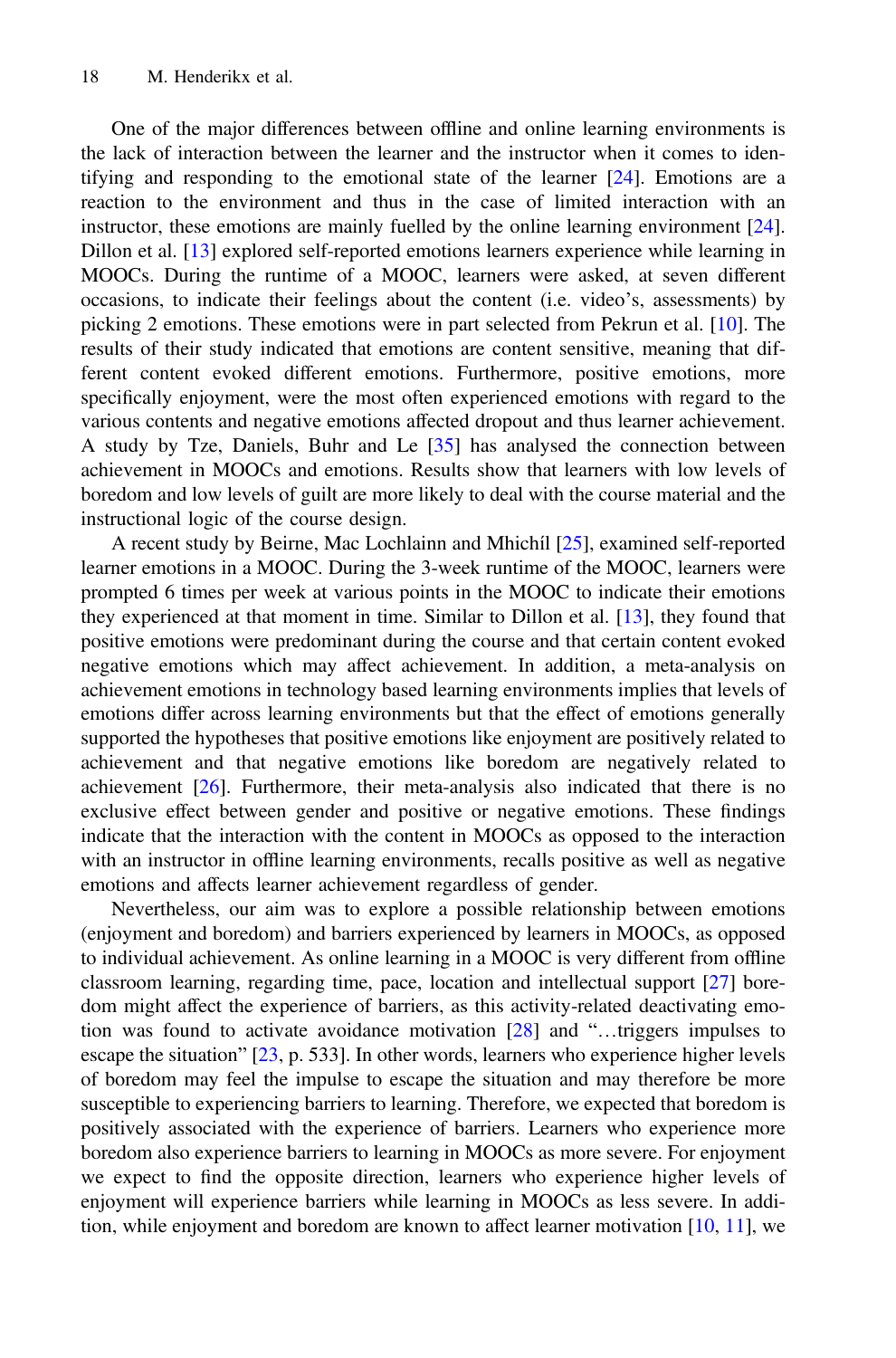again predict a negative association between enjoyment and a positive association between boredom and motivation related barriers i.e. 'procrastination', 'motivation' and 'responsibility for one's own learning' specifically.

## 3 Method

#### 3.1 Participants

Sample 1. The participants were individuals who took part in the MOOC on Marine Litter developed by UN environment and the Open University. The MOOC aimed at stimulating leadership and offered opportunities for actionable and change-oriented learning, related to marine litter [29]. It ran from May until July 2017, covering eight blocks for eight weeks by providing not only in-depth knowledge, but also useful tools and instruments in addressing marine litter problems. In total 39 participants completed the survey (26 women, 13 men,  $M_{\text{age}} = 42,15$  years, age range: 25–68 years).

Sample 2. The participants were individuals who took part in one or more MOOCs in the Spanish language from different MOOC providers and on different topics in the last 2 years and who indicated that we could contact them for further research, regardless of whether or not they successfully achieved their personal goals in these MOOCs. 1618 Potential respondents received an invitation to participate in the survey of whom 299 actually completed the survey (146 women, 153 men,  $M_{\text{age}} = 47,02$  years, age range: 20–83 years). The samples were added together for the purpose of analysis.

#### 3.2 Materials

Achievement Emotions. The achievement emotions were measured using the respective scales of the Achievement Emotions Questionnaire developed by Pekrun et al. [10]. Participants were asked to refer to the most recent MOOC they participated in when answering these questions related to enjoyment and boredom. As achievement emotions are context specific, it is important to differentiate between academic settings [10]. In addition, achievement emotions may refer to before, during or after learning or to the outcome  $[11]$ . For this reason, we focused on the learning related emotions enjoyment and boredom and more specifically only used the items referring to enjoyment (6 items, e.g. 'I enjoy acquiring new knowledge') and boredom (9 items, e.g. 'The material bores me to death') during learning (the items referring to before and after learning were thus excluded). The items were slightly adjusted to fit the learning context of MOOCs and scored on a five-point Likert scale,  $1 =$  totally disagree and  $5 =$ totally agree.

These scales have been validated in multiple studies in traditional face to face contexts [10], however as the online learning context fundamentally differs from the traditional learning context, the construct validity of both scales was tested using principal axis factoring with direct oblimin rotation. The factorability of the data was supported by the Kaiser-Meyer-Olkin measure that showed a value of .93 [the recommended minimum value is .6; 30, 31] and the Bartlett's Test of Sphericity which was statistically significant ( $p < .05$ ). The number of factors was determined by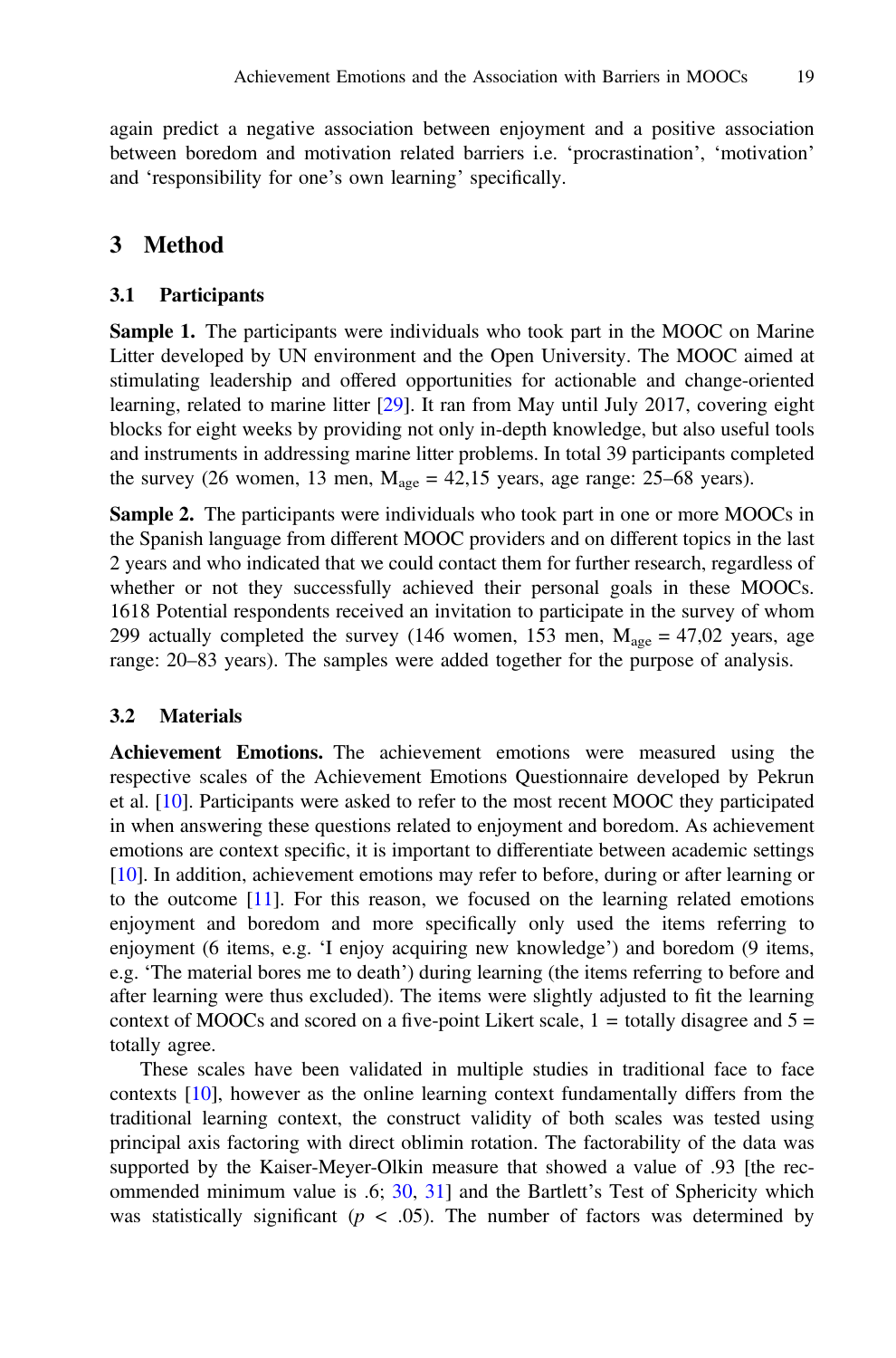combining the results of the scree-plot which indicated a break after the  $2<sup>nd</sup>$  factor, the eigenvalues exceeding 1 and the parallel analysis, which produced 2 random eigenvalues smaller than the first 2 eigenvalues of the principal axis factoring analysis. These two factors explain 79,6% of the variance. Furthermore, all items had primary loadings well exceeding the cut-off point of .4 on one single factor. In addition, the standardized factor loadings were mainly between .8 and 1, which can be regarded as excellent quality loadings [32] and showed a very high internal consistency per factor (see Table 3). These indices all point towards a good construct validity.

|                                                                                                | Factor 1 | Factor 2 | $\alpha$ |
|------------------------------------------------------------------------------------------------|----------|----------|----------|
| <b>Enjoyment</b>                                                                               |          |          | .91      |
| I enjoy the challenge of learning in this MOOC                                                 | .824     |          |          |
| I enjoy acquiring new knowledge in this MOOC                                                   | .813     |          |          |
| I enjoy dealing with the course material of this MOOC                                          | .881     |          |          |
| I study more than required in this MOOC because I enjoy it so<br>much                          | .753     |          |          |
| When studying in this MOOC is going well, it gives me a rush                                   | .818     |          |          |
| I get physically excited when studying this MOOC is going<br>well                              | .635     |          |          |
| <b>Boredom</b>                                                                                 |          |          | .98      |
| The MOOC material bores me to death                                                            |          | .884     |          |
| Studying this MOOC bores me                                                                    |          | .936     |          |
| Studying this MOOC is dull and monotonous                                                      |          | .937     |          |
| While studying this boring MOOC material, I spend my time<br>thinking of how time stands still |          | .958     |          |
| The MOOC material is so boring that I find myself<br>daydreaming                               |          | .965     |          |
| I find my mind wandering while studying this MOOC                                              |          | .927     |          |
| Because I'm bored I get tired sitting at my desk                                               |          | .902     |          |
| The MOOC material bores me so much that I feel depleted                                        |          | .990     |          |
| While studying in this MOOC, I seem to drift off because it's<br>so boring                     |          | .997     |          |

Table 3. Factor analysis and scale reliability of enjoyment and boredom

Barriers. A 'Barriers to MOOC-learning' survey was developed, which contained items drawn from general online learning, distance education and MOOC-specific context literature on barriers and enablers to learning, as discussed in previous section. After answering several general questions about gender, age, educational background, employment status, MOOC-learning experience and preferred learning context, respondents were asked to indicate to what extent they considered the 44 listed items as barriers to learning in a MOOC on a 5-point Likert scale ranging from  $1 =$  to a very large extent' to 'not at all'. Examples of items are 'lack of decent feedback', 'family issues', 'technical problems with the computer' and 'lack of instructor presence'.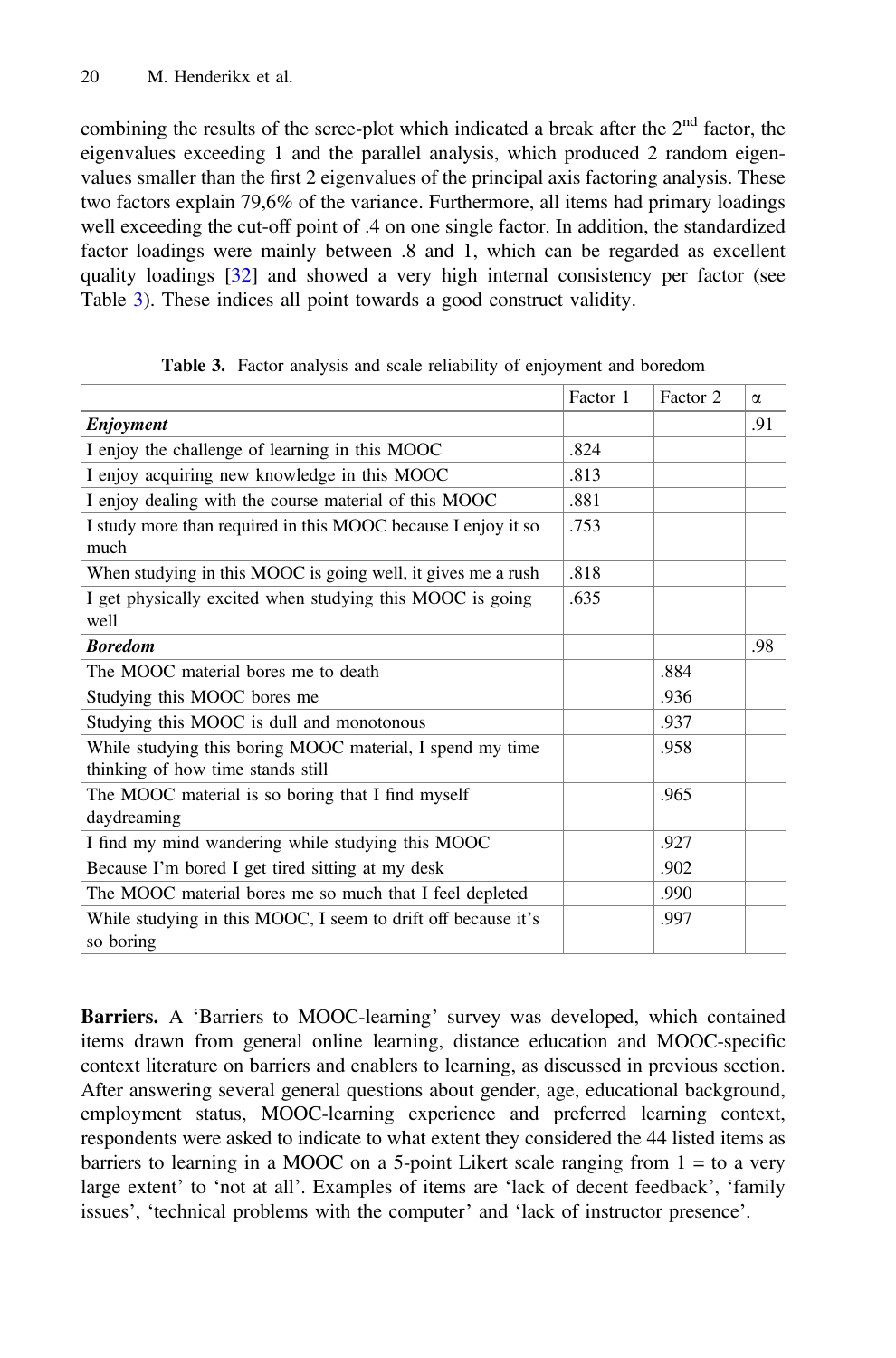## 3.3 Procedures

Sample 1. In week 5 of the MOOC on Marine Litter, participants were invited to complete a survey, via a link in the MOOC, about barriers to learning in the MOOC which also included questions about the experience of enjoyment or boredom during learning. Participation was voluntary and filling out the questionnaire took 5–10 min.

Sample 2. Over the course of several weeks potential respondents were invited via email batches using the open source online survey tool Limesurvey (visit http://www. limesurvey.org) to complete a survey about barriers to learning in MOOCs which also included questions about the experience of enjoyment or boredom during learning. Participation was voluntary and filling out the questionnaire took 5–10 min. After four and six weeks, a reminder was sent to those who did not yet completed the survey.

#### 3.4 Data Screening

The Mahalanobis distance was calculated to identify possible outliers. Based on these calculations, 34 outliers were determined and removed. Due to the high number of outliers we ran the analyses twice, with and without outliers, to verify whether it would influence the analyses. Yet no difference in outcomes was detected. The final sample of included 304 cases, which exceeds the generally accepted item ratio to conduct a factor analysis of 5 to10 respondents per item [33].

## 4 Results

The relationships between the four different barrier components as determined by Henderikx et al. [4], the motivation specific barriers and the achievement emotions enjoyment and boredom [10] were investigated using Pearson product-moment correlation coefficient. Table 4 shows the associations between the 4 barrier components and enjoyment and boredom. A small statistically significant correlation was found between boredom and the barrier components 1, 2 and 4, indicating that learners who experience higher levels of boredom experience barriers related to 'technical and online learning related skills', 'social context' and 'time, support and motivation' more severe. Enjoyment was not statistically significantly correlated to any of the barrier components.

| Component 1 tech and |                         | Component | Component | Component 4       |
|----------------------|-------------------------|-----------|-----------|-------------------|
|                      | online learning related | 2 social  | 3 course  | time, support and |
|                      | skills                  | context   | design    | motivation        |
| Boredom              | $-152**$                | $-192**$  | $-.111$   | $-.254**$         |
| Enjoyment            | .054                    | $.100\,$  | .033      | .083              |

**Table 4.** Correlations between achievement emotions and barrier components ( $N = 304$ )

Note: \*\*p <. 01

Table 5 displays the correlation results of the analysis between the motivation related barriers 'procrastination', 'motivation' and 'responsibility for one's own learning' and enjoyment and boredom. The results indicate a small statistically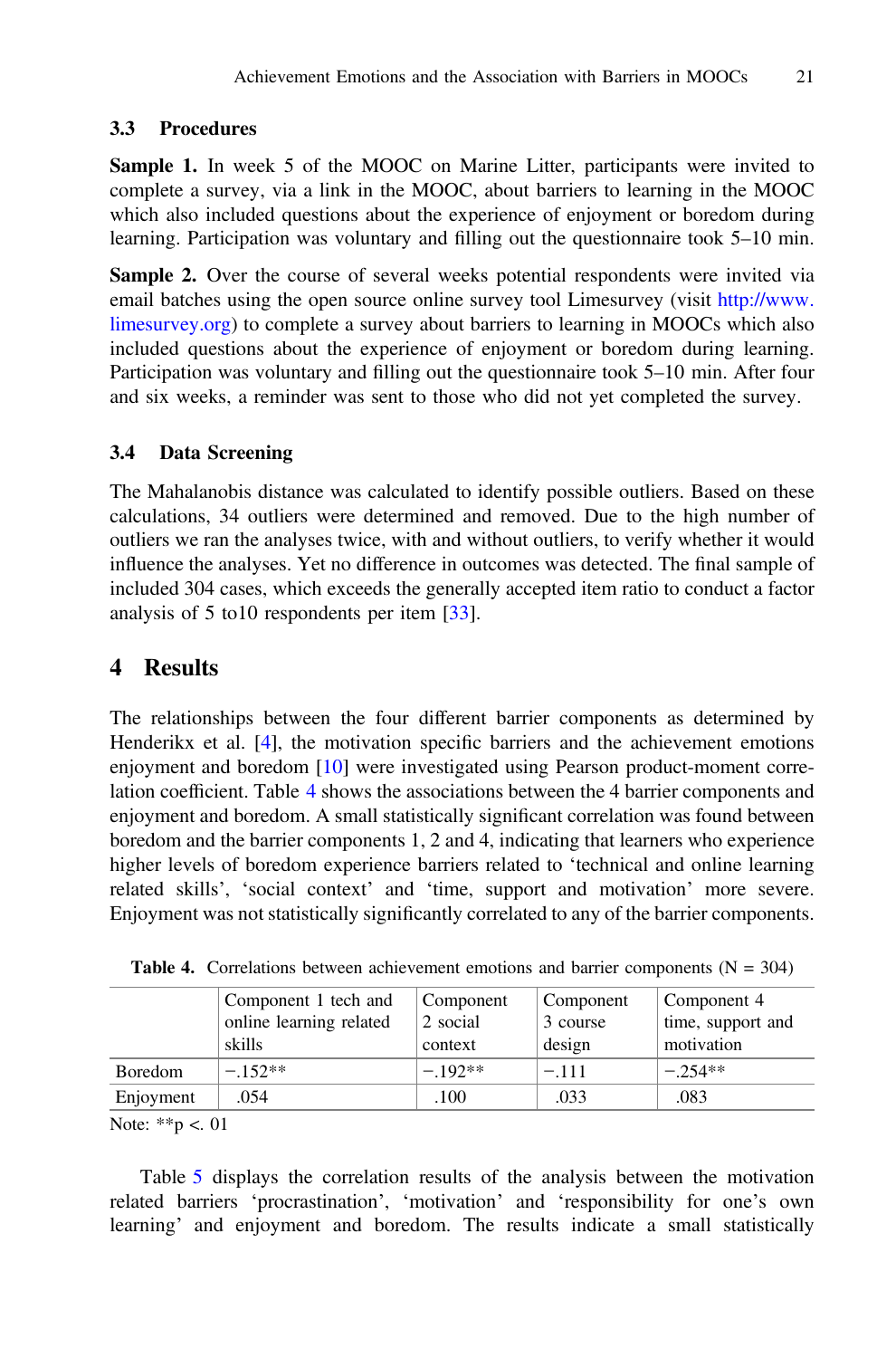significant correlation between boredom and each of the motivation related barriers and a small significant correlation between enjoyment and the barrier 'own responsibility for learning'. Learners with higher levels of boredom experience each of the motivation related barriers more severe and learners with higher levels of enjoyment experience the barrier 'own responsibility for learning' less severe.

|                                                  |  |          | Procrastinate Lack of motivation   Own responsibility for learning |
|--------------------------------------------------|--|----------|--------------------------------------------------------------------|
| Boredom $ -205** $                               |  | $-178**$ | $-.201**$                                                          |
| Enjoyment   .090                                 |  | .108     | $.123*$                                                            |
| $M_{\text{atm}}$ $*$ $\sim$ 05 $*$ $*$ $\sim$ 01 |  |          |                                                                    |

**Table 5.** Correlations between achievement emotions and motivation related barriers ( $N = 304$ )

Note: \*p <. 05, \*\*p <. 01

While the findings of Loderer, Pekrun and Lester [26] did not find an exclusive effect between gender and positive or negative emotions, we were interested in whether a difference in association between the variables could be detected for male and female learners. Table 6 shows that, for males, a small statistically significant correlation was found between boredom and the barrier components 1, 2 and 4 and a small statistically significant correlation between enjoyment and the barrier component 4. Men who experience higher levels of boredom experience barriers related to 'technical and online learning related skills', 'social context' and 'time, support and motivation' more severe. In addition, men with higher levels of enjoyment experience the barriers related to 'time, support and motivation' less severe. For females, a small statistically significant correlation was detected between boredom and the barrier components 2 and 4, indicating that females who are more bored experience barriers related to 'social context' and 'time, support and motivation' more severe. No statistically significant correlation was found between female enjoyment and any of the barrier components.

|                         | Component 1 tech and<br>online learning related | Component<br>2 social | Component<br>3 Course | Component 4<br>time, support and |
|-------------------------|-------------------------------------------------|-----------------------|-----------------------|----------------------------------|
|                         | skills                                          | context               | design                | motivation                       |
| <b>Male</b> $(N = 147)$ |                                                 |                       |                       |                                  |
| <b>Boredom</b>          | $-.181*$                                        | $-.217**$             | $-.074$               | $-.286**$                        |
| Enjoyment               | .046                                            | .084                  | .032                  | $.168*$                          |
| Female $(N = 157)$      |                                                 |                       |                       |                                  |
| <b>Boredom</b>          | $-.121$                                         | $-.175*$              | $-.142$               | $-.220**$                        |
| Enjoyment               | .056                                            | .115                  | .024                  | $-.001$                          |
|                         |                                                 |                       |                       |                                  |

Table 6. Correlations between achievement emotions and barrier components by gender

Note:  $*_{p} < 0.05$ ,  $*_{p} < 0.01$ 

The results in Table 6 showed that for both men and women a small statistically significant correlation was found between boredom and the barrier components 2 and 4. To test whether the difference between these correlations is statistically significant the observed value of z  $(z<sub>obs</sub>)$  was calculated. The  $z<sub>obs</sub>$  for the established correlations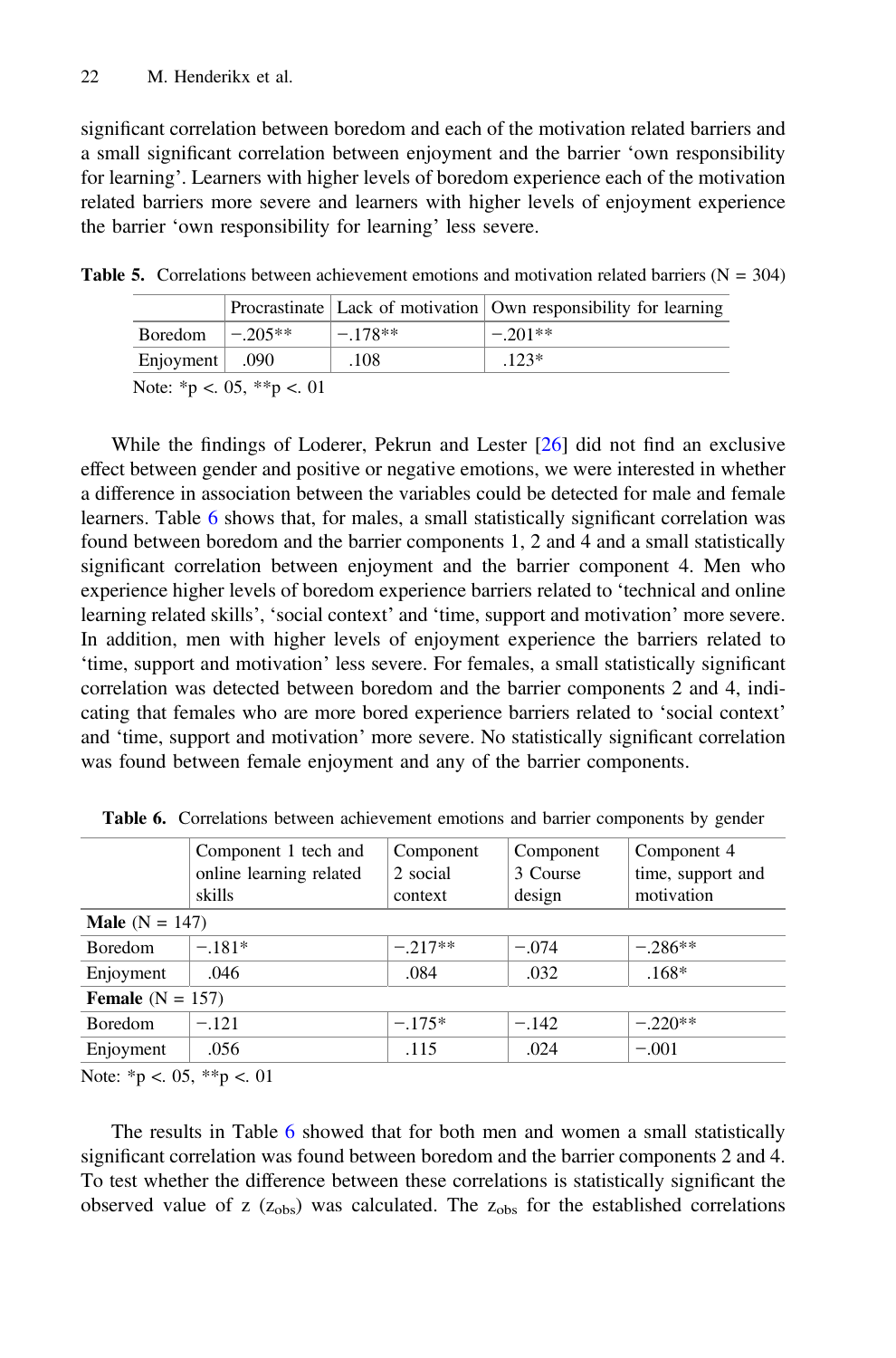between boredom and barrier component 2 and 4 are respectively 0.362313 and 0.646987. These values are both within the range of  $-1.96 < Z_{obs} < 1.96$ , which indicates that there is no statistical difference in the strength of the correlation between boredom and barrier components 2 and 4 for males and females.

Furthermore, examining the results of the analysis by gender of the motivation related barriers and enjoyment and boredom in Table 7, it can be inferred that for both males and females a small statistically significant correlation between boredom and each of the motivation related barriers was found. Men as well as women with higher levels of boredom experience each of the motivation related barriers more severe. For neither men nor women an association between enjoyment and the motivation related barriers was found.

|                    |                         |          | Procrastinate   Lack of motivation   Own responsibility for learning |  |  |  |
|--------------------|-------------------------|----------|----------------------------------------------------------------------|--|--|--|
|                    | <b>Male</b> $(N = 147)$ |          |                                                                      |  |  |  |
| Boredom            | $-.246**$               | $-.164*$ | $-.230**$                                                            |  |  |  |
| Enjoyment $ $      | .042                    | .097     | .151                                                                 |  |  |  |
| Female $(N = 157)$ |                         |          |                                                                      |  |  |  |
| Boredom            | $-.180*$                | $-.187*$ | $-237**$                                                             |  |  |  |
| Enjoyment          | .138                    | .112     | .101                                                                 |  |  |  |

Table 7. Correlations between achievement emotions and motivation related barriers by gender

Note:  $*_{p} < 0.05$ ,  $*_{p} < 0.01$ 

Again, the  $z<sub>obs</sub>$  was calculated to establish whether the difference between the found correlations for men and women was statistically significant. The  $z<sub>obs</sub>$  for the correlations between boredom and the motivation related barriers 'procrastination', 'motivation' and 'responsibility for one's own learning' were respectively 0.629734, −0.26742 and −0.094891. Similar to previous found scores, these values are all within the range of  $-1.96 < z<sub>obs</sub> < 1.96$ , and thus indicate that there is no statistical difference in the strength of the correlation between boredom and each of the motivation related barriers for males and females.

## 5 Discussion

This study analysed the association between the emotional states "boredom" and "enjoyment" and the severity of the experience of barriers in Massive Open Online Courses. Based on earlier research we expected that boredom is positively associated with the experience of barriers while enjoyment is negatively associated with the experience of barriers. More specifically we expected a negative association between enjoyment and motivation-related barriers like 'procrastination', 'lack of motivation' and 'responsibility for one's own learning' while assuming a positive association with boredom and these barriers.

Our findings confirm a small statistically significant correlation between boredom and the barrier components 'Tech and online learning related skills', 'social context'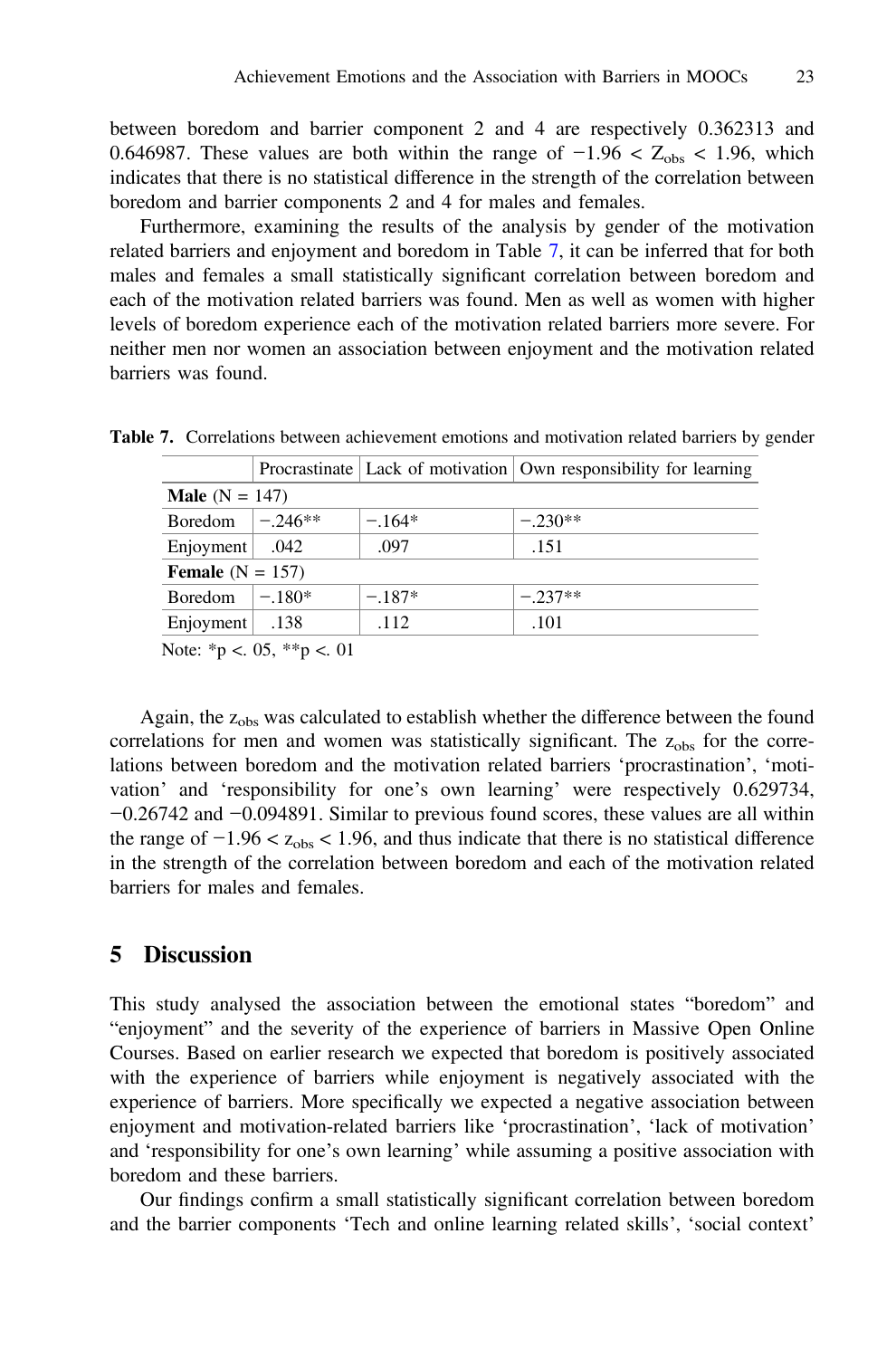and 'time, support and motivation'. A lack of skills related to handling the online learning environment can be without question a source of boredom during the activity of learning. By facing this type of barriers the emotional state could potentially decrease the likeliness of overcoming these barriers and finally lead to a stop of learning activities. For the social context component, boredom can arise depending on the expectation of the learners. Some learners might enter the MOOC with the expectation to find an open course with a vibrant learning community while being confronted with mainly content-related interactions that do not require a lot of social activity. Last but not least the correlation to the barrier component 'time, support and motivation' can be explained from the perspective of self-regulated learning. Research conducted by Pekrun and others [8] has confirmed that boredom relates negatively to self-regulated learning. Surprisingly, the barrier component 'course design' was not significantly associated with boredom. An explanation for this may be that we did not collect data in one specific MOOC, but rather targeted MOOC-learners in general who at some point in the near past participated in a MOOC and were asked to refer to that MOOC when answering the survey questions. As emotions are known to be a reaction to the environment [24], MOOC-specific future research should aim to analyze the association between course designs of MOOCs or specific learning activities embedded into a MOOC environment and achievement emotions.

Our expectations regarding enjoyment and the encounter of barriers could not be confirmed. No significant correlation between any barrier component and the emotional state of enjoyment could be identified. Only when analyzing the motivation-related barriers more fine-grained, we could see that learners with higher levels of enjoyment experience the barrier 'own responsibility for learning' as less severe. It is a question for future research how the process of resolving the encountered barriers is influenced by different emotional states. In addition, research by Artino and Jones [27] has shown the complexity and association between self-regulated learning behavior, positive emotional states and metacognitive activities. Future research on barriers in MOOCs needs to further untangle the different background variables of learners, their emotional states during learning, the encounter and solving of different barriers and last but not least the influence of this whole system on individual achievement.

The study has resulted in some interesting findings related to gender differences between emotional states and barriers. Men with higher levels of boredom experience barriers related to 'technical and online learning related skills', 'social context' and 'time, support and motivation' more severe while men with higher levels of enjoyment experience the barriers related to 'time, support and motivation' less severe. Female learners who are more bored, on the other hand, experience barriers related to 'social context' and 'time, support and motivation' more severe. Although the difference between men and women was not found statistically significant, the results provide interesting starting points for further research into gender, emotional states and the experience of barriers. Similar results could be confirmed for motivation related barriers and gender differences.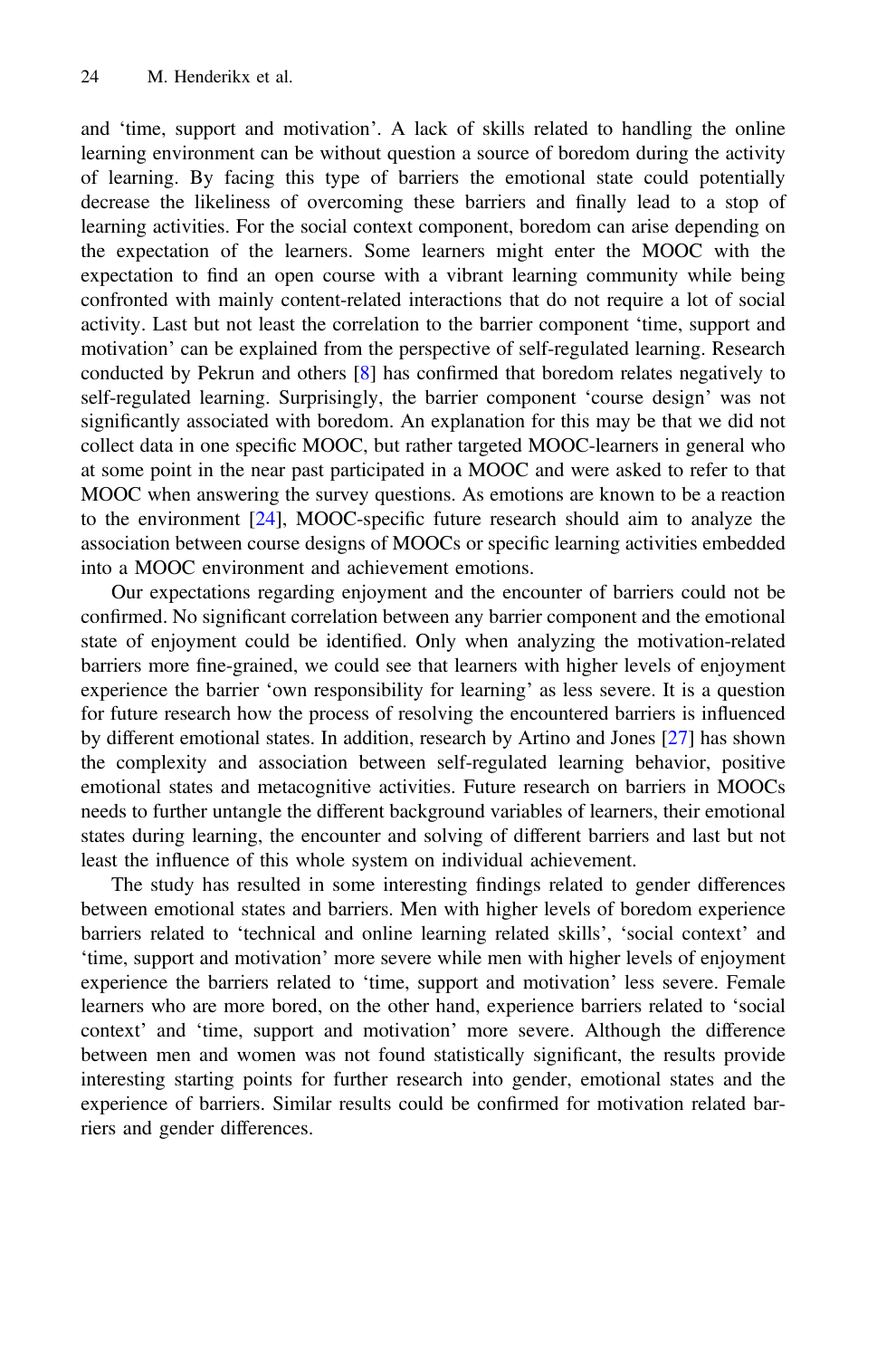## 6 Conclusions

Since most correlations were statistically significant but small, it is an open question how influential emotions are for the experience of barriers. Current findings can be interpreted in two directions: On the one hand, emotions can contribute to the experience of barriers, on the other hand, barriers can also be a source of these emotions. Future research needs to differentiate between these different types of emotions and the direction of their relation to the experienced barriers. Furthermore, future studies should take into consideration that additional variables may influence this relation and the direction of the relationship.

With a focus on enjoyment and boredom, this study has compared an extreme pair of learning-related emotions. Research by D'Mello, Blair, Lehman and Person [34] on affective states during problem solving has shown the importance of analysing the fluctuations between emotional states. The authors recommend to go beyond a basic valence-arousal framework. This recommendation is highly related to the research study at hand. In the current study, we have only focused on a limited set of emotional states. Future work should untangle the flow of emotions during the occurrence of barriers and examine potential problem-solving approaches related to these barriers.

This research has contributed to the emerging field of the role of emotions in open online learning environments. The novelty of the study comes from the theoretical approach used in the study and the new research direction of investigating the connection between emotions and barriers. It would be especially promising if future research were to expand the research focus not only into different types of barriers, but also towards the intrapersonal process that allows learners to cope with the experience of barriers and the control of connected emotions.

Acknowledgement. This work is financed via a grant by the Dutch National Initiative for Education Research (NRO)/The Netherlands Organisation for Scientific Research (NWO) and the Dutch Ministry of Education, Culture and Science under the grant nr. 405-15-705 (SOONER/ http://sooner.nu).

## References

- 1. Hew, K.F.: Promoting engagement in online courses: what strategies can we learn from three highly rated MOOCS. Br. J. Educ. Technol. 47(2), 320–341 (2016)
- 2. Henderikx, M.A., Kreijns, K., Kalz, M.: Refining success and dropout in massive open online courses based on the intention–behavior gap. Distance Educ. 38(3), 353–368 (2017). https://doi.org/10.1080/01587919.2017.1369006
- 3. Henderikx, M., Kreijns, K., Kalz, M.: Intention-behaviour dynamics in MOOCs learning; what happens to good intentions along the way? In: 2018 Learning With MOOCS (LWMOOCS), pp. 110–112. IEEE, September 2018. https://doi.org/10.1109/lwmoocs.2018. 8534595
- 4. Henderikx, M., Kreijns, K., Kalz, M.: A classification of barriers that influence intention achievement in MOOCs. In: Pammer-Schindler, V., Pérez-Sanagustín, M., Drachsler, H., Elferink, R., Scheffel, M. (eds.) EC-TEL 2018. LNCS, vol. 11082, pp. 3–15. Springer, Cham (2018). https://doi.org/10.1007/978-3-319-98572-5\_1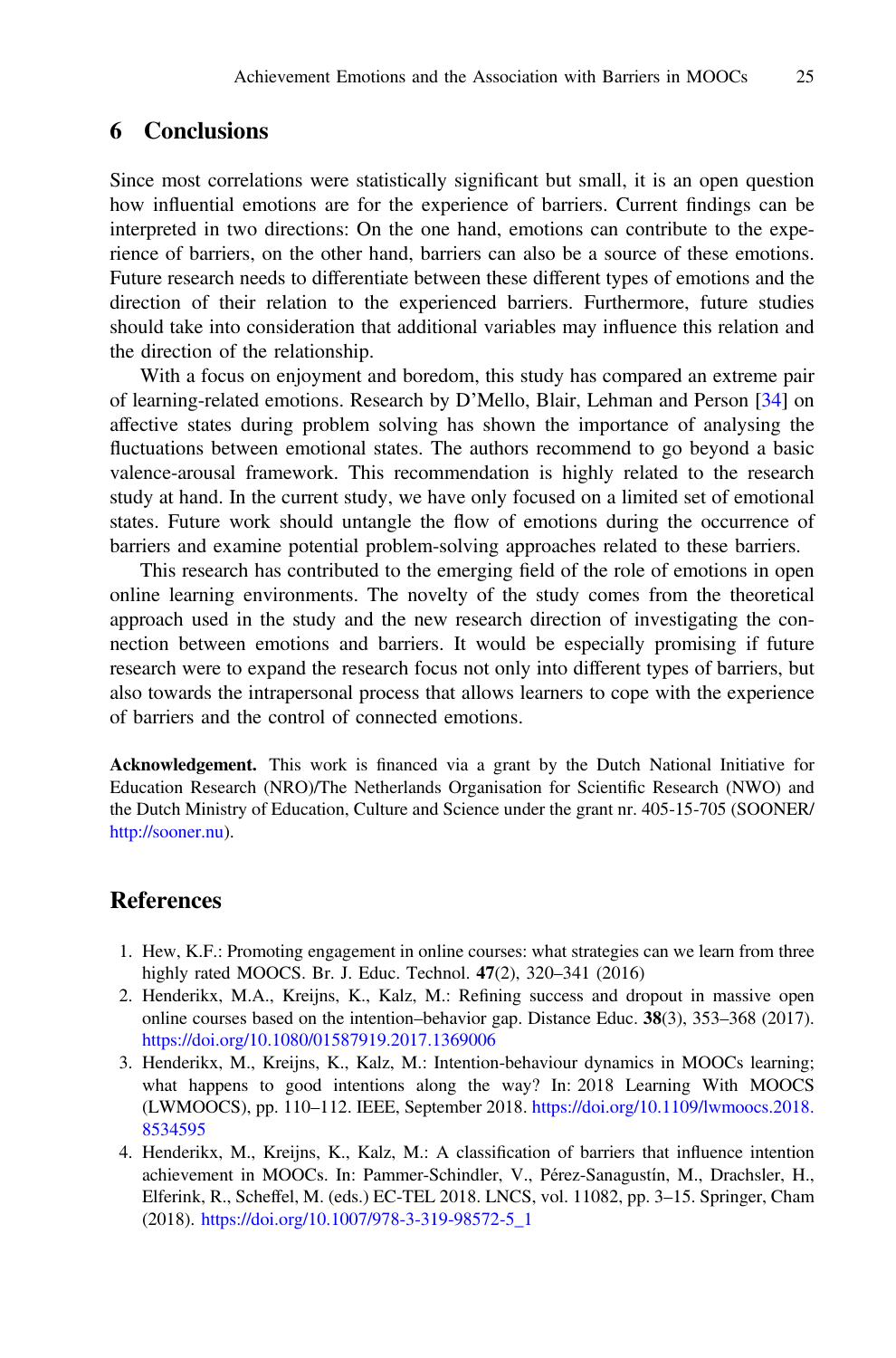- 5. Hone, K.S., El Said, G.R.: Exploring the factors affecting MOOC retention: a survey study. Comput. Educ. 98, 157–168 (2016). https://doi.org/10.1016/j.compedu.2016.03.016
- 6. Shapiro, H.B., Lee, C.H., Roth, N.E.W., Li, K., Çetinkaya-Rundel, M., Canelas, D.A.: Understanding the massive open online course (MOOC) student experience: an examination of attitudes, motivations, and barriers. Comput. Educ. 110, 35–50 (2017). https://doi.org/10. 1016/j.compedu.2017.03.003
- 7. Henderikx, M., Kreijns, K., Castaño Muñoz, J., Kalz, M.: What hinders learners in pursuing goals in MOOCs? An empirical study on factors influencing barriers to learning. Distance Educ. 40(2) (2019). https://doi.org/10.1080/01587919.2019.1600364
- 8. Pekrun, R., Frenzel, A.C., Goetz, T., Perry, R.P.: The control-value theory of achievement emotions: an integrative approach to emotions in education. Bibliothek der Universität Konstanz (2007)
- 9. Lüftenegger, M., Klug, J., Harrer, K., Langer, M., Spiel, C., Schober, B.: Students' achievement goals, learning-related emotions and academic achievement. Front. Psychol. 7 (2016)
- 10. Pekrun, R., Goetz, T., Frenzel, A.C., Barchfeld, P., Perry, R.P.: Measuring emotions in students' learning and performance: the achievement emotions questionnaire (AEQ). Contemp. Educ. Psychol. 36(1), 36–48 (2011)
- 11. Pekrun, R., Linnenbrink-Garcia, L.: Academic emotions and student engagement. In: Christenson, S., Reschly, A., Wylie, C. (eds.) Handbook of Research on Student Engagement, pp. 259–282. Springer, Boston (2012). https://doi.org/10.1007/978-1-4614- 2018-7\_12
- 12. Baker, R.S., D'Mello, S.K., Rodrigo, M.M.T., Graesser, A.C.: Better to be frustrated than bored: the incidence, persistence, and impact of learners' cognitive–affective states during interactions with three different computer-based learning environments. Int. J. Hum Comput Stud. 68(4), 223–241 (2010)
- 13. Dillon, J., et al.: Student emotion, co-occurrence, and dropout in a MOOC context. In: EDM, pp. 353–357 (2016)
- 14. Leony, D., Merino, P.J.M., Valiente, J.A.R., Pardo, A., Kloos, C.D.: Detection and evaluation of emotions in massive open online courses. J. UCS 21(5), 638–655 (2015)
- 15. Misopoulos, F., Argyropoulou, M., Tzavara, D.: Exploring the factors affecting student academic performance in online programs: a literature review. In: Khare, A., Hurst, D. (eds.) On the Line, pp. 235–250. Springer, Cham (2018). https://doi.org/10.1007/978-3-319- 62776-2\_18
- 16. Khalil, H., Ebner, M.: Interaction possibilities in MOOCs how do they actually happen? In: International Conference on Higher Education Development, pp. 1–24. Mansoura University, Egypt (2013)
- 17. Onah, D.F., Sinclair, J., Boyatt, R.: Dropout rates of massive open online courses: behavioural patterns. In: International Conference on Education and New Learning Technologies, EDULEARN14 Proceedings, Barcelona, vol. 1, pp. 5825–5834 (2014)
- 18. Adamopoulos, P.: What makes a great MOOC? An interdisciplinary analysis of student retention in online courses. In: Proceedings of the Thirty Fourth International Conference on Information Systems, Milan, Italy (2013)
- 19. Belanger, Y., Thornton, J.: Bioelectricity: a quantitative approach Duke University's First MOOC (2013)
- 20. Kizilcec, R.F., Saltarelli, A.J., Reich, J., Cohen, G.L.: Closing global achievement gaps in MOOCs. Science 355(6322), 251–252 (2017)
- 21. Khalil, H., Ebner, M.: MOOCs completion rates and possible methods to improve retention a literature review. In: World Conference on Educational Multimedia, Hypermedia and Telecommunications, pp. 1236–1244. AACE, Chesapeak (2014)